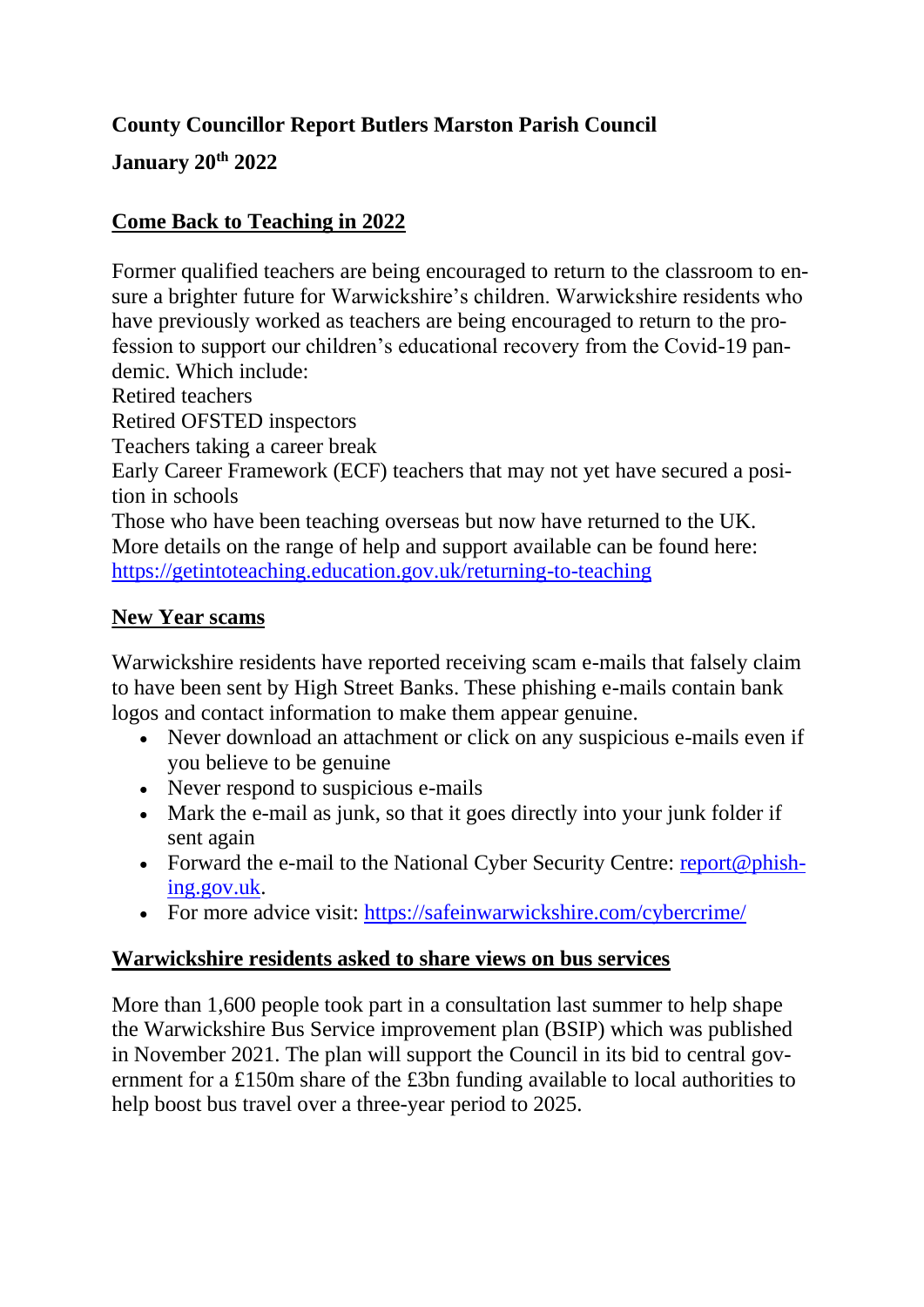## **Children and young adults with Special Educational Needs "SEND"**

A new "specialist" special school, "The Warwickshire Academy" will open in 2022. This will assist the education for people up to the age of 25. A Task and Finish Group has been set up to investigate the wider issues of SEND.

## **Personal Safety and Conflict Resolution**

Councillors underwent Personal Safety training due to the attacks on people involved in public life which included to:

- Understand different concepts which can help raise awareness around personal safety.
- Understand aspects of conflict de-escalation
- How to deal with abusive comments
- The importance of reporting incidents
- Engaging with constituents and having visibility in your community is an important part of your role.
- Important to look after your mental health

*"I feel that this is of as much importance to Parish Councillors who also deal with residents' issues daily".*

## **Warwickshire County Council recruit people to be the "Voice of Warwickshire"**

Warwickshire County Council is forming a new residents' panel called "Voice of Warwickshire" to give people an opportunity to share their views.

## **Why people should get involved:**

- Share their opinions and experiences of living in Warwickshire
- Provide views on key issues that impact them, their family, friends, and communities.
- Help inform Warwickshire County Council's policymaking, based on their own experiences.

Please ask people to sign up to be a "Voice of Warwickshire" member by visiting:<https://bit.ly/voiceofwarwickshire>

## **Residents Urged to follow new testing guidance**

From Tuesday  $11<sup>th</sup>$  January, if you geta positive lateral flow test result(LFT) you are required to self-isolate immediately, but no longer need to take a PCR test. The suspension of PCR testing following a positive test LFT result is a temporary measure introduced whilst COVID-19 cases remain high across the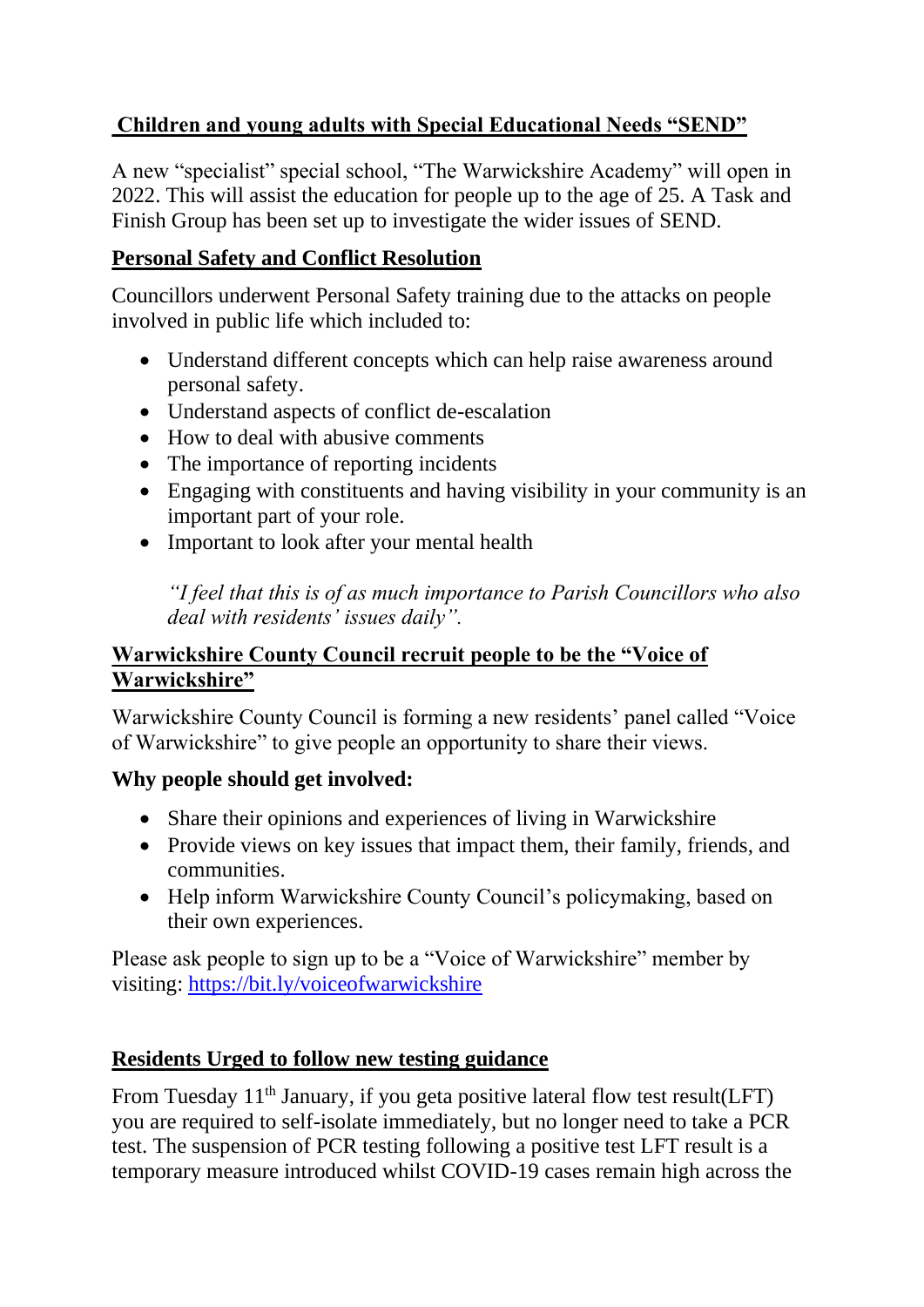UK. Due to current high case rates, most people receiving positive lateral flow test results can be confident that they have COVID-19. Similar changes were put in place in January 2021 which also saw a high prevalence of cases. People should report all lateral flow test results at: www.gov.uk/report-covid19-result.

## **Warwickshire people on the New Year's Honours List 2022**

Mr Jagtar Singh Gill from Kenilworth awarded an OBE Mrs Julie Lindsay for Alcester awarded an OBE Dr Catherine Isabel McClay from Warwick awarded an OBE Mr David John Rivers Sleath from Warwick awarded an OBE Mr Thomas Gerard Dunn from Henley in Arden awarded an MBE Mrs Anna March Trye from Leamington Spa awarded an MBE Mrs Abeda Suleman Vorajee from Nuneaton awarded an MBE Ms jo-Anne Wilson from Southam awarded an MBE Mrs Gita Natarajan from Rugby awarded a BEM

Chris Mills Kineton and Red Horse

# **District Councillor report Butlers Marston 20th January 2022**

## **Sratford District Council and Warwick District Council Merger**

Following the decision taken at a Full Council Meeting on December 13<sup>th</sup>, 2021, a formal submission document has now been sent to the Secretary of State for Levelling Up, Housing and Communities, Michael Gove MP to request permission for a full political merger to create a South Warwickshire District Council. Assuming consent is granted, this will eventually bring to an end Stratford-on-Avon District Council after almost 50 years.

The vote had cross party support with 26 Councillors voting in favour with three opposed and two abstentions. There were many Councillors who had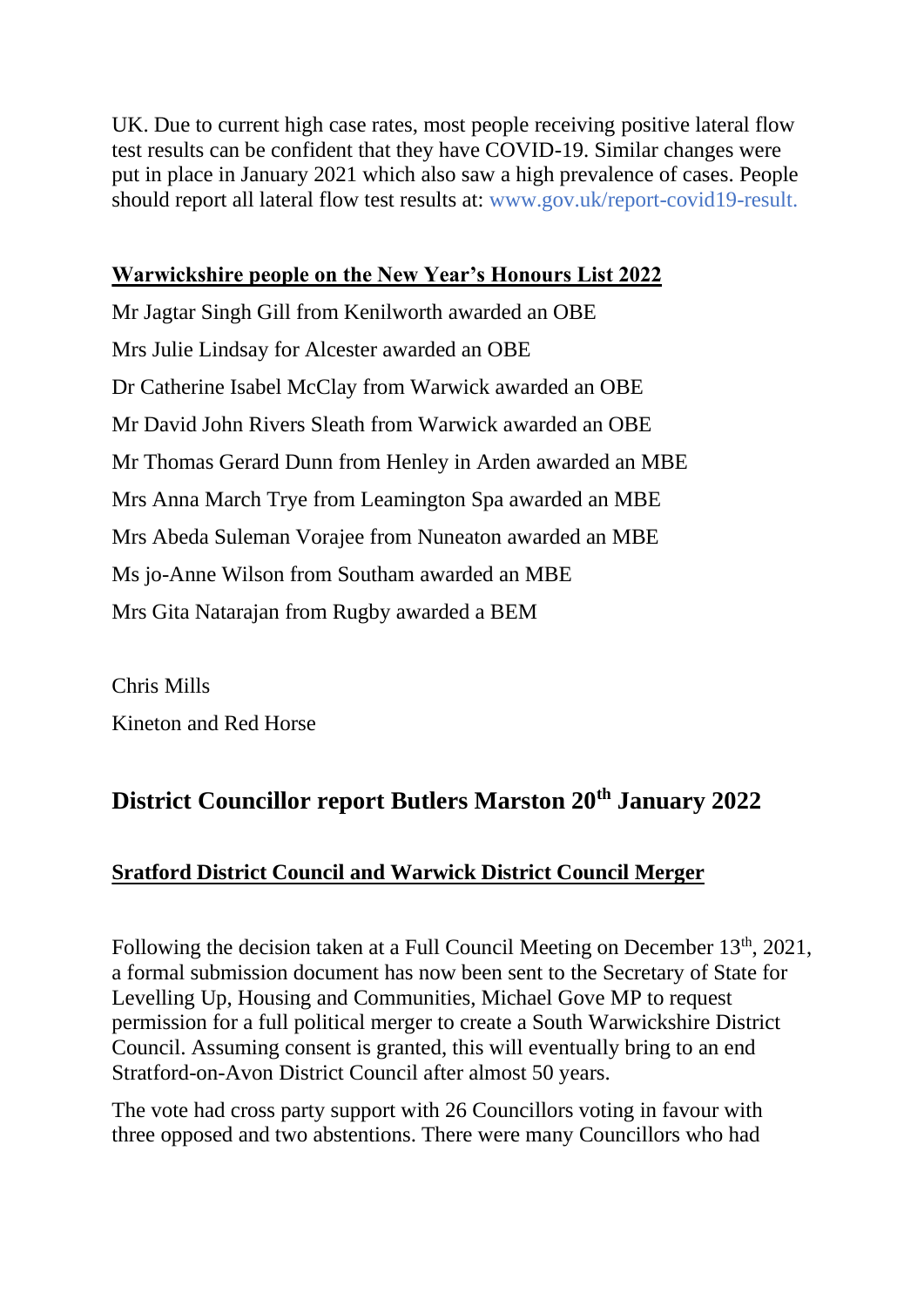reservations but nevertheless, recognized that the balance of advantage lay with supporting the merger

The intended merger is not just about financial issues; there are some real opportunities to be gained from it. The new South Warwickshire District Council will have almost 300,000 residents. It will be one of the biggest District Councils in the country, larger than many current Unitary Councils. The experience elsewhere has been that this will provide a platform for a much stronger voice and for greater influence in important bodies. In our case, the obvious ones are Coventry and Warwickshire Local Enterprise and the West Midlands Combined Authority and there will be a number of others. The intended merger will also give us a stronger voice and influence with Central Government. These may appear tangible benefits to many residents, but they really do matter, and they can make a real difference on major issues.

One very tangible benefit will be that the new Council will inherit a Housing Revenue Account. This means that we can build houses on our own account. This should help increase supply of affordable housing that is much needed.

## **Covid-19**

Nationally the position in relation to number of cases of COVID have sharply increased and this is replicated in the Stratford-on-Avon District. On 29 December 2021 we had 392 positive tests across the district area, this is greater than the whole of March and April 2021 combined!

The current 7-day rate per 100,000 for the district is 1,551.3 (3-day lag), a month earlier the figure was 544.6. SDC currently has the lowest rate in the County, the highest rate being Nuneaton at 2,271.3. Unfortunately, there has also been a similar increase in the rates for the over 60s, the latest 7 day rate per 100,000 to the 31 December 2021 stood at 755.7, whereas a week earlier this figure was less than half this at 343.7.

However, there is good news in relation to the boosters/third vaccinations within the district. So far 88,807 such vaccinations have been delivered, the registrars mid-year estimate for the number of adults in the district is 107,521. This means that the vaccination rate in this age group is above 80%, this is one of the highest rates in the country.

Closer to home, there has been a Covid related death in Butlers Marston

In relation to the scheme that the Chancellor announced for businesses before Christmas to support the hospitality and leisure sectors in England with one-off grants of up to £6,000 per premise we have been informed that there will have to be a separate application process for this support. We will process these grants as soon as possible, the scheme will be open to applications until the end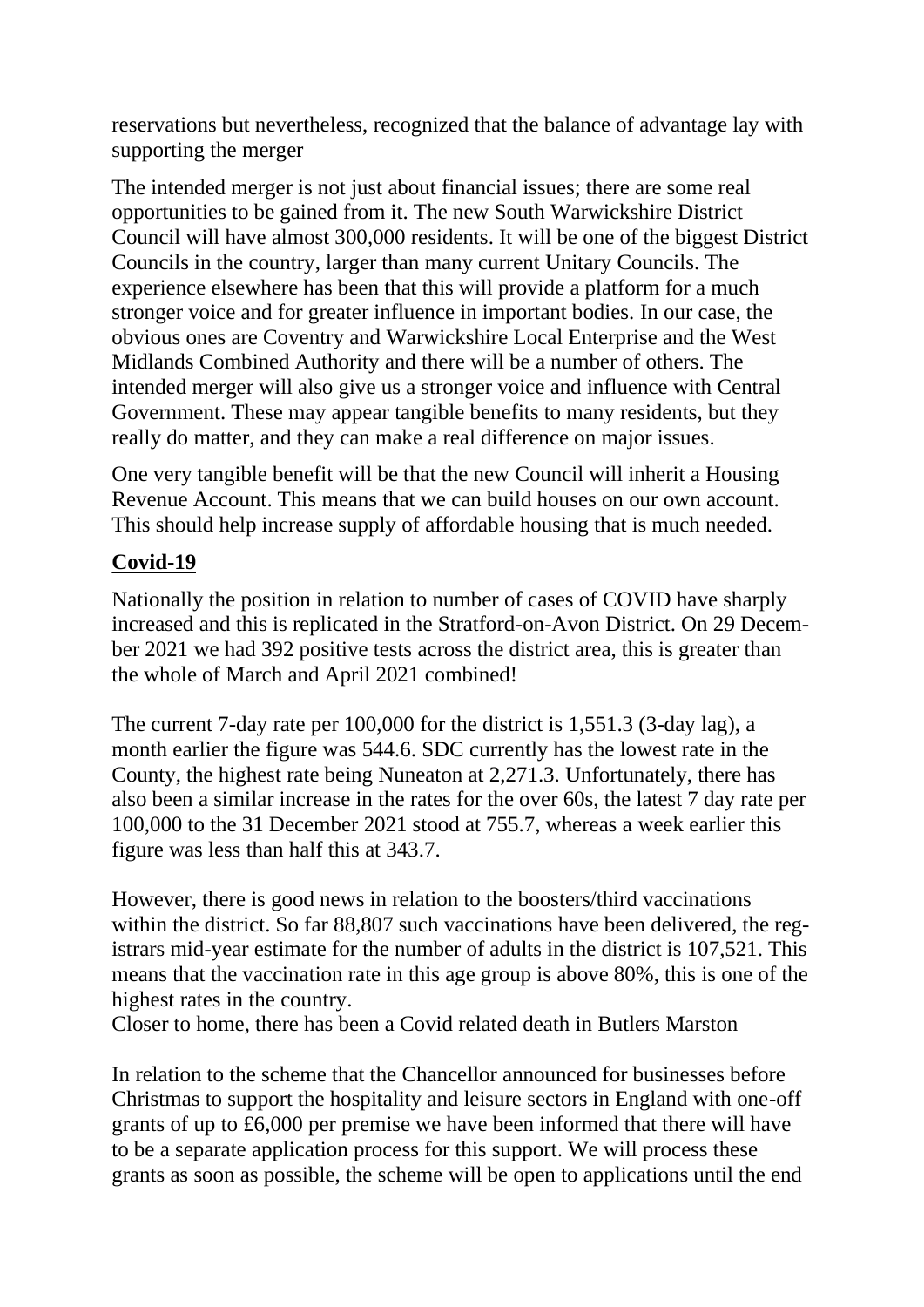of February 2022 and the final payments will need to be made by 31 March 2022.

## **Core Strategy**

Both Stratford-on-Avon and Warwick District Councils have committed to undertaking reviews (i.e. replacements) of their existing respective Core Strategy and Local Plan. The Stratford-on-Avon Core Strategy runs to 2031 and the Warwick District Local Plan runs to 2029. New plans are needed to plan for the development challenges beyond these dates and so a new South Warwickshire Local Plan is being prepared that covers both Stratford-on-Avon and Warwick District areas. As a first stage in the Local Plan making process, a Scoping and Call for Sites consultation ran for 6 weeks from 10 May to 21 June 2021.

## **Call for sites' publication**

A key element of the consultation was a 'call' for site suggestions for development and land use for consideration through the Local Plan process. There have been 555 sites submitted, and all of these sites have been mapped and are available to view on our interactive map. Guidance on how to use this map, along with a static pdf version of the map (for those that prefer to view the sites in this format), are available on the [South Warwickshire Local Plan](https://gbr01.safelinks.protection.outlook.com/?url=https%3A%2F%2Fwww.southwarwickshire.org.uk%2Fswlp%2FStage1&data=04|01|Christopher.Mills%40stratford-dc.gov.uk|117d0aa28ad843d4eaa108d9d06d49b5|ea0773dc0dec4c50a4c9bc26a247ed21|1|0|637769990069047367|Unknown|TWFpbGZsb3d8eyJWIjoiMC4wLjAwMDAiLCJQIjoiV2luMzIiLCJBTiI6Ik1haWwiLCJXVCI6Mn0%3D|3000&sdata=8D54u6SXTJFWH1gupGoskniW29qBF0Feq%2B9dzu7f2MM%3D&reserved=0)  [website.](https://gbr01.safelinks.protection.outlook.com/?url=https%3A%2F%2Fwww.southwarwickshire.org.uk%2Fswlp%2FStage1&data=04|01|Christopher.Mills%40stratford-dc.gov.uk|117d0aa28ad843d4eaa108d9d06d49b5|ea0773dc0dec4c50a4c9bc26a247ed21|1|0|637769990069047367|Unknown|TWFpbGZsb3d8eyJWIjoiMC4wLjAwMDAiLCJQIjoiV2luMzIiLCJBTiI6Ik1haWwiLCJXVCI6Mn0%3D|3000&sdata=8D54u6SXTJFWH1gupGoskniW29qBF0Feq%2B9dzu7f2MM%3D&reserved=0)

The Call for Sites is simply a long list of sites that have been submitted to Stratford-on-Avon and Warwick District councils for consideration through the South Warwickshire Local Plan process. Publication of the Call for Sites is in no way an endorsement by either Council that the site is either suitable for development or will be included within the Local Plan itself.

The Councils are continuing to prepare the Local Plan and are undertaking various technical studies to inform the next stage of plan preparation: Issues and Options. This will include full public consultation and will be the opportunity for residents and stakeholders to have their say on the Council's initial assessment of the suitability or otherwise of the Call for Sites. The Issues and Options consultation will also consider what the strategy for meeting our development needs and managing development to 2050 may look like. Further rounds of public consultation will then follow.

The Call for Sites is an important part of plan-making, but crucially, only one part of the process. The suitability of sites for development and addressing infrastructure constraints are equally important.